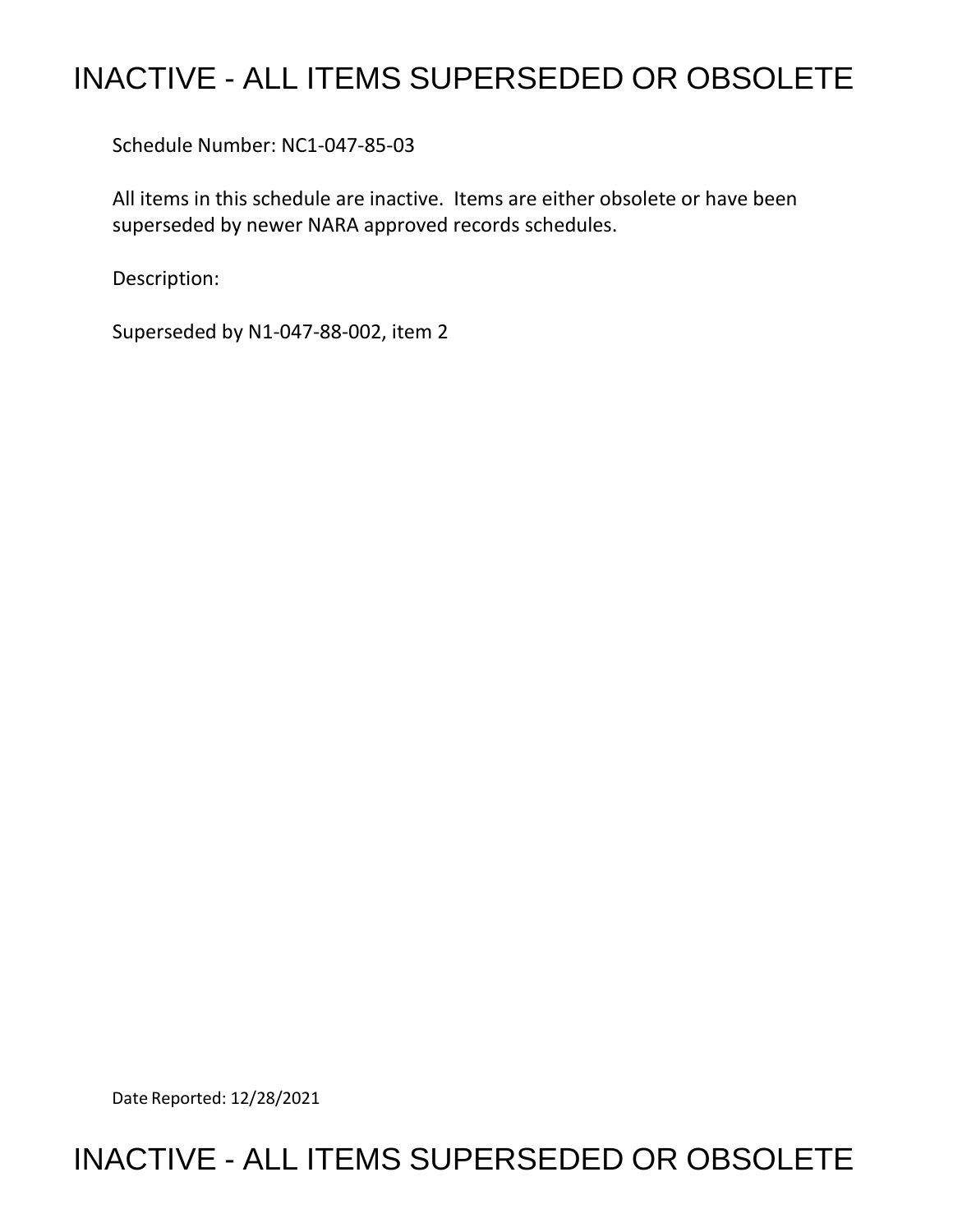| <b>REQUEST FOR RECORDS DISPOSITION AUTHORITY</b><br>(See Instructions on reverse)<br>TO.<br><b>GENERAL SERVICES ADMINISTRATION</b><br>NATIONAL ARCHIVES AND RECORDS SERVICE, WASHINGTON, DC 20408 |                 | <b>LEAVE BLANK</b>                                                                                                                                                     |                                |              |  |
|---------------------------------------------------------------------------------------------------------------------------------------------------------------------------------------------------|-----------------|------------------------------------------------------------------------------------------------------------------------------------------------------------------------|--------------------------------|--------------|--|
|                                                                                                                                                                                                   |                 | NOB NO                                                                                                                                                                 |                                |              |  |
|                                                                                                                                                                                                   |                 | NC1-47-85-3                                                                                                                                                            |                                |              |  |
|                                                                                                                                                                                                   |                 | DATE RECEIVED                                                                                                                                                          |                                |              |  |
|                                                                                                                                                                                                   |                 | $8 - 13 - 85$                                                                                                                                                          |                                |              |  |
| 1. FROM (Agency or establishment)                                                                                                                                                                 |                 | NOTIFICATION TO AGENCY                                                                                                                                                 |                                |              |  |
| Health and Human Services                                                                                                                                                                         |                 | In accordance with the provisions of 44 USC 3303a                                                                                                                      |                                |              |  |
| 2 MAJOR SUBDIVISION<br>Social Security Administration<br><b>3 MINOR SUBDIVISION</b>                                                                                                               |                 | the disposal request, including amendments, is approved<br>except for items that may be marked "disposition not<br>approved" or "withdrawn" in column 10 If no records |                                |              |  |
|                                                                                                                                                                                                   |                 |                                                                                                                                                                        |                                |              |  |
|                                                                                                                                                                                                   |                 | Office of Central Operations                                                                                                                                           |                                | not required |  |
| 4 NAME OF PERSON WITH WHOM TO CONFER                                                                                                                                                              | 5 TELEPHONE EXT | <b>DATE</b>                                                                                                                                                            | ARCHIVIST OF THE UNITED STATES |              |  |
| Olyn B. Thomas                                                                                                                                                                                    | 934-5770        |                                                                                                                                                                        | 12-8-85 Stends & Bunker        |              |  |
| <b>6 CERTIFICATE OF AGENCY REPRESENTATIVE</b>                                                                                                                                                     |                 |                                                                                                                                                                        |                                |              |  |

 $\sim$ 

I hereby certify that I am authorized to act for this agency in matters pertaining to the disposal of the agency's records, that the records proposed for disposal in this Request of  $12$  page(s) are not now needed for the business of this agency or will not be needed after the retention periods specified, and that written concurrence from the General Accounting Office, if required under the provisions of Title 8 of the GAO Manual for Guidance of Federal Agencies, is attached

| A GAO concurrence $\Box$ is attached, or $\Box$ is unnecessary |  |  |  |  |
|----------------------------------------------------------------|--|--|--|--|
|----------------------------------------------------------------|--|--|--|--|

 $\mathbf{r}^{\star}$ 

 $\mathbf{A}$ 

| <b>B DATE</b><br>Aug. 7, '8\$        | <b>D TITLE</b><br>C SIGNATURE OF AGENCY REPRESENTATIVE<br>Dr. George (E.                                                                                                                                                                                                                                                                                                                                                                                                                                                                                                                                                                                                                                                                                                                                                                                                                                                                                                                                                                                                                                                                                                                                             | Department Records Management Officer                    |                                                 |  |  |
|--------------------------------------|----------------------------------------------------------------------------------------------------------------------------------------------------------------------------------------------------------------------------------------------------------------------------------------------------------------------------------------------------------------------------------------------------------------------------------------------------------------------------------------------------------------------------------------------------------------------------------------------------------------------------------------------------------------------------------------------------------------------------------------------------------------------------------------------------------------------------------------------------------------------------------------------------------------------------------------------------------------------------------------------------------------------------------------------------------------------------------------------------------------------------------------------------------------------------------------------------------------------|----------------------------------------------------------|-------------------------------------------------|--|--|
| $\overline{7}$<br><b>ITEM</b><br>NO. | 8 DESCRIPTION OF ITEM<br>(With Inclusive Dates or Retention Periods)                                                                                                                                                                                                                                                                                                                                                                                                                                                                                                                                                                                                                                                                                                                                                                                                                                                                                                                                                                                                                                                                                                                                                 | 9 GRS OR<br><b>SUPERSEDED</b><br>JOB.<br><b>CITATION</b> | 10 ACTION<br>TAKEN<br><b>INARS USE</b><br>ONLY) |  |  |
|                                      | TITLE XVI (SSI) CLAIMS CASE FOLDERS<br>These claims folders contain all pertinent<br>material accumulated in the adjudication of a<br>claim for SSI payments. Included are the initial<br>claims application and supporting documentation,<br>award or disallowance notices, redetermination<br>documents, certain payment history forms and<br>related material. Cases in pay status, as well<br>as initial denials and terminations, are maintained<br>by the Folder Servicing Operation. Initial denial<br>cases are defined as cases which have never been in<br>pay status and, therefore, are not covered under<br>civil and criminal statues of limitations of recovery<br>of overpayments. Terminated cases are defined as cases<br>in which SSI payments have been terminated due to current<br>ineligibility, death, etc. Termination due to current<br>ineligibility occurs 1 year after payment stoppage<br>during which period the claim is in non-payment status.<br>Once any outstanding underpayment or overpayment<br>situations are resolved, folders for claims terminated<br>by death have limited administrative value since the SSI<br>program does not confer future entitlement to any other |                                                          |                                                 |  |  |
|                                      | 115-108 Continue The NCF & deferry<br>NSN 7540-00-634-4064                                                                                                                                                                                                                                                                                                                                                                                                                                                                                                                                                                                                                                                                                                                                                                                                                                                                                                                                                                                                                                                                                                                                                           | STANDARD FORM 115 (REV 8-83)                             |                                                 |  |  |